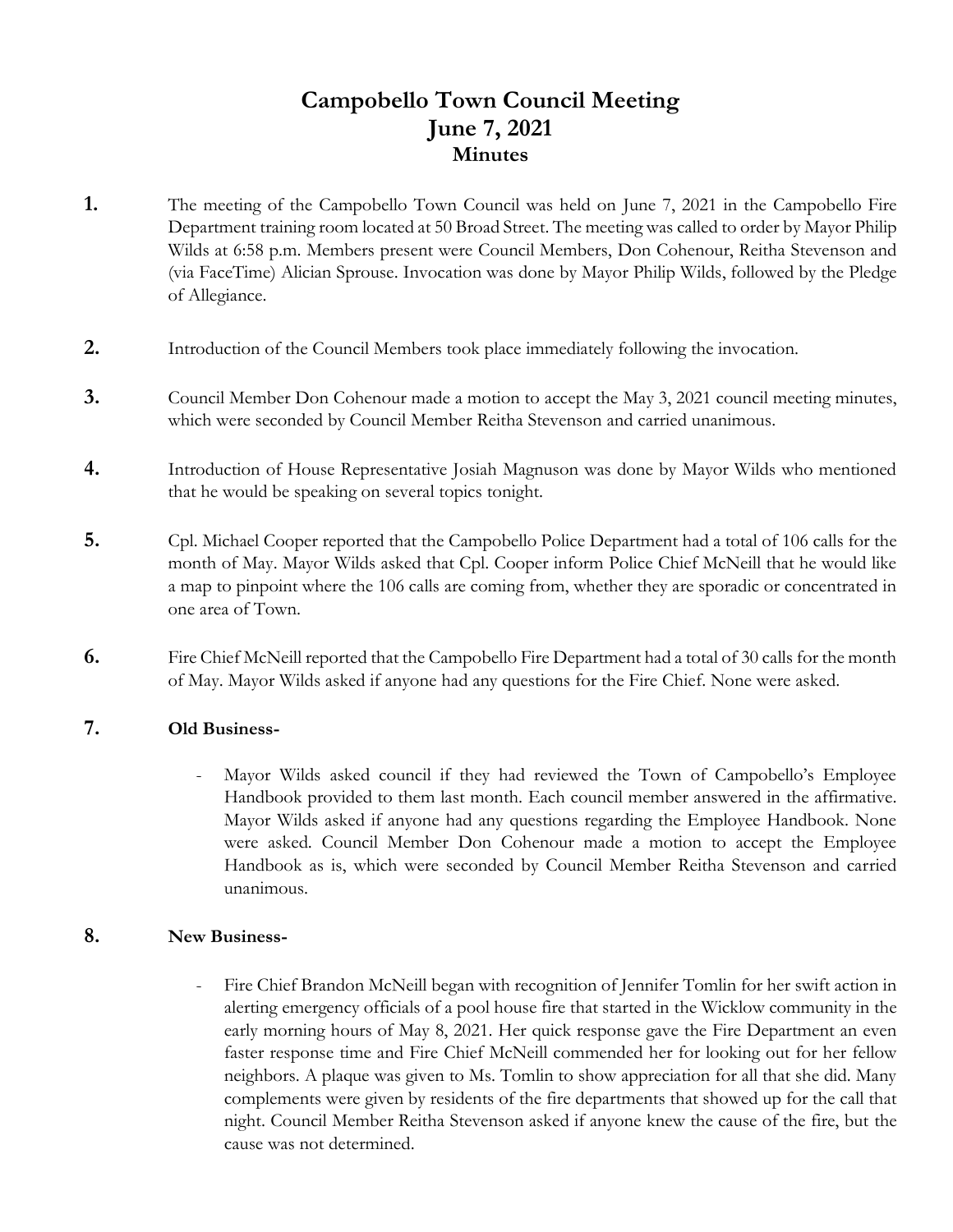- Mayor Wilds introduced House Representative, Josiah Magnuson, who gave an update on three specific road issues.
	- 1) The intersection of Hwy 176 & Hwy. 357 does not line up with Depot Street, causing dangerous conditions. SCDOT states that this is on their schedule and we should begin to see progress by the end of 2021.
	- 2) The bridge at Hwy 11 over Interstate 26 will be a long-term project and while it is not on SCDOT's schedule, they are looking into the matter to find out if a traffic light or round-a-bout would be the best solution. They are aware that many accidents happen on this bridge.
	- 3) The traffic light at Hwy 176 & Hwy 11 needs a turning arrow for those crossing over Hwy 176 to Hwy 11. It is noticed that vehicles in the opposite turning lane prohibit a clear view of oncoming traffic and he feels a turn signal would be beneficial.

Rep. Magnuson went on to say that many roads are being paved, such as Hwy 292 and Hwy 14. Also, a round-a-bout is being considered for the Five Forks area.

- Rep. Magnuson spoke of his support for the Campobello Fire Department and told of his effort in getting a bill passed that would allow cancer treatment to be covered under State insurance, since a firefighter's job presents many hazardous situations, including inhaling smoke, etc. He went on to say that the House is working to make firefighter training reimbursable to the Fire Department paying for the training, should a firefighter leave that Fire Department and go to work for another. V-SAFE grants are also in the works for all Fire Departments and if Campobello has not received their grant money yet, Rep. Magnuson said it would be forthcoming very soon.
- Rep. Magnuson presented the Campobello Fire Department and McNeill Family with a resolution from the State House to show honor and respect for former fallen Fire Chief William "Ed" McNeill and his dedicated service to the Campobello Fire Department. The State flag that was flown at half-staff was also presented. Fire Chief Brandon McNeill humbly accepted both the resolution and flag and thanked Rep. Magnuson on behalf of his family and the Fire Department family.
- Mayor Wilds opened the floor to Mr. Brothers of Past Prime Partners so that they could give an update on what is going on with the old mercantile building at the corner of Hwy. 176 and 357. Mr. Brothers went on to say that they have officially filed all paperwork with the Federal and State government in hopes of getting the building recognized on a historic level. They have heard from the State in that they need more information and they will get that to them promptly. They hope to have a final answer by the end of the summer. Also, any other assistance that the Town could provide as far as getting in touch with the owners of 203 N. Main Street would be beneficial. Clerk Hyder did provide a phone number of a relative for the owners, but Mr. Brothers said he hasn't received a return call from the call he placed to the number. Clerk Hyder informed Mr. Brothers that she would continue her search in getting more information on the owners.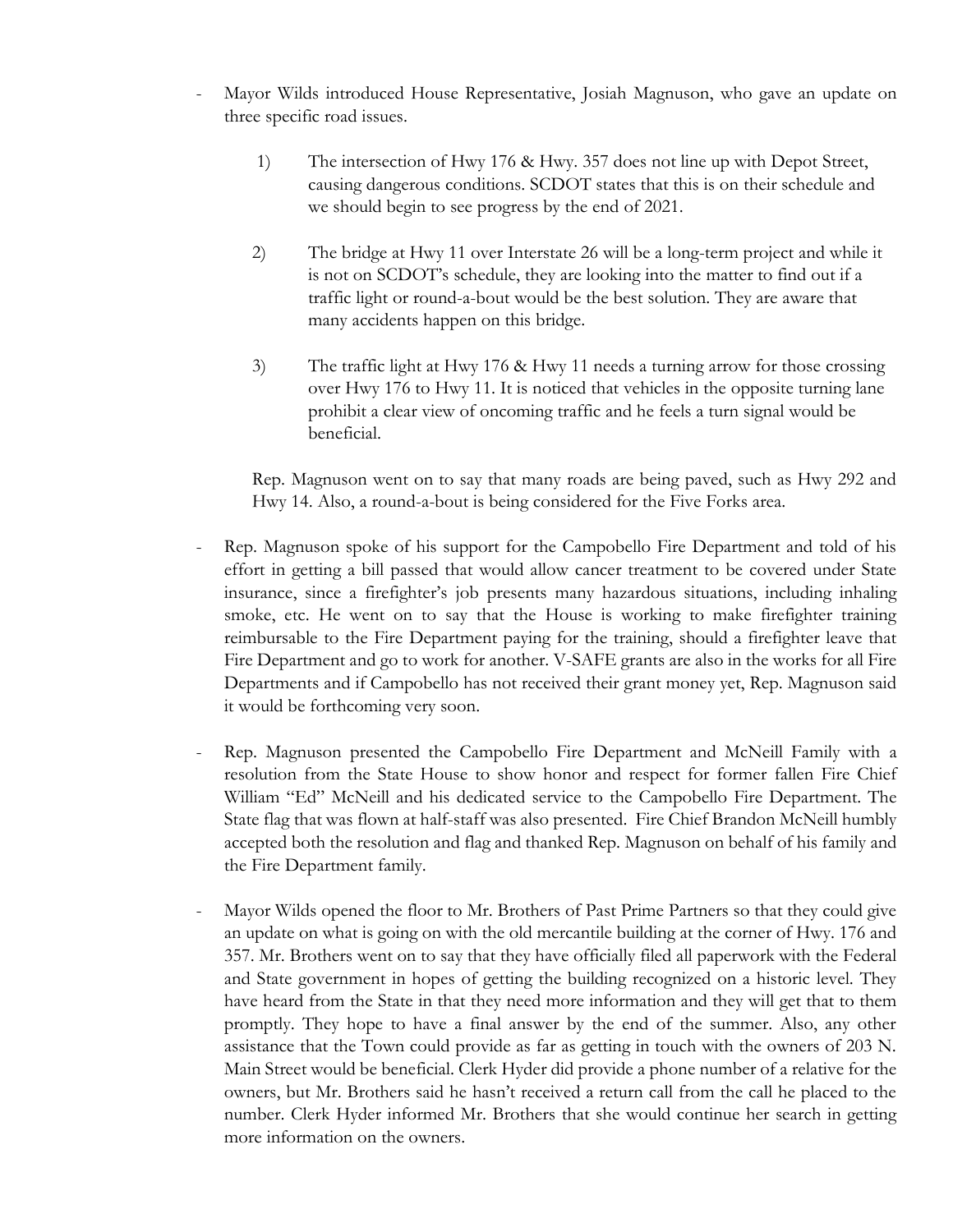- Clerk Hyder gave an update on the amount received in donations to the Ed McNeill Memorial Christmas Fund. To date, a total of \$3,895.00. Town resident Lance Kaminer asked how the fund came to be. Clerk Hyder informed him that Ed McNeill was our Fire Chief who passed away suddenly and in lieu of flowers, donations could be made to this fund. Town resident Nylene Wilds went on to say the Campobello Christmas Parade was one of Ed's favorite events of the year. Clerk Hyder also mentioned that Chief McNeill would dress up as santa. Therefore, any donations made to the memorial fund will go to help with the expense of the Christmas parade.
- Fire Chief McNeill informed council of his intent to finish what former Fire Chief Ed McNeill started, and that is to update the security system at the fire department, as it has not been done in 20 years. By not having it updated, past employees still have access. With the new system going in, he will be able to cancel access to anyone who leaves the fire department. The new system will come with key fobs and cameras. Also, a lock will go on the just inside Town Hall which will allow the Town Clerk to grant or deny access to the rest of the building.
- Cpl. Cooper spoke on Ordinance 10.205- Health & Sanitation-Same. Notice to Remedy or Remove Condition, which states that notice must be given by the Town Clerk. He petitioned council to have it changed so that an officer can be the authority to give notice. Same for Ordinance 10.206-Health & Sanitation-Same. How Given and Ordinance and 10.403 – Health & Sanitation – Notice to Remove, which are both repetitive of Ordinance 10.205, which is why they need to be removed.

A first reading of the Town's Ordinance 10.205 – Health & Sanitation-Same. Notice to Remedy or Remove Condition was done by Mayor Wilds. Motion was made by council member Reitha Stevenson to accept the first reading of the amendment, which was seconded by council member Don Cohenour and carried unanimous.

A first reading of the Town's Ordinance 10.206-Health & Sanitation-Same. How Given and Ordinance was done by Mayor Wilds. Motion was made by council member Reitha Stevenson to accept the first reading of the amendment, which was seconded by council member Don Cohenour and carried unanimous.

A first reading of the Town's Ordinance 10.403 – Health & Sanitation – Notice to Remove was done by Mayor Wilds. Motion was made by council member Reitha Stevenson to accept the first reading of the amendment, which was seconded by council member Don Cohenour and carried unanimous.

Town resident John Owenby asked of an example of what type of conditions would be dealt with by the Code Enforcement officer. Mayor Wilds responded that issues like open holes in commercial buildings and homes throughout town that have been left to fall apart are a hazard and unsightly to the community. The Codes Enforcement officer will act on both residential and commercial. Council Member Reitha Stevenson asked Cpl. Cooper would a resident have 10 or 14 days to get the problem repaired or cleaned. Cpl. Cooper said it would be 10 days. Any amount of time over the 10 days would ultimately be up to the officer's discretion and what kind of progress was being shown to remedy the matter.